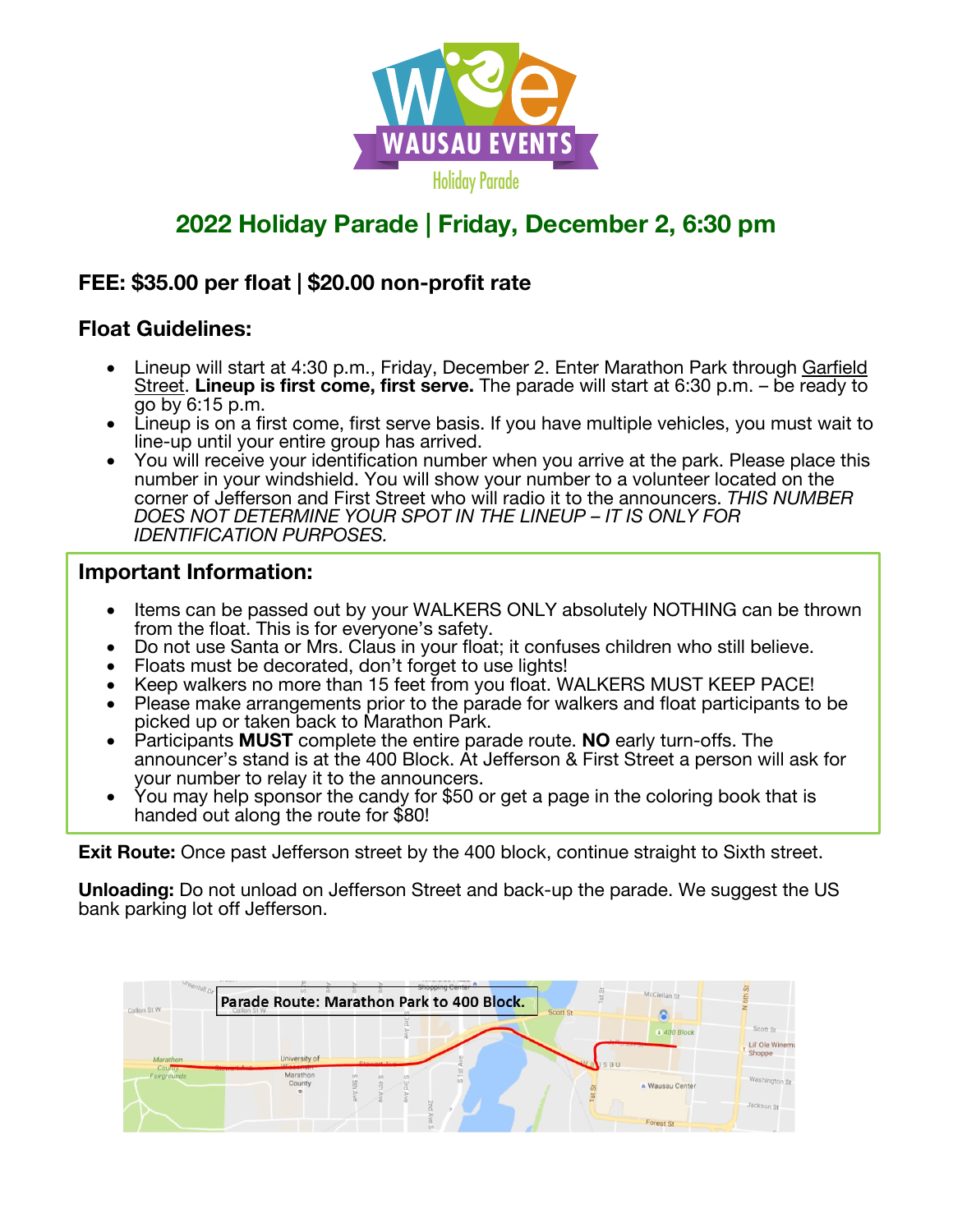### **Large Group**

• If you have a large group, ESPECIALLY with children, it is your responsibility to have a meeting place. Many parents are dropping off children and we have no way to determine where your float is. We suggest meeting near the tennis courts at Marathon Park.

# **Candy Guidelines**

- Sponsored candy will be handed out from the Santa Float. This is for the safety of all children, families, and participants. If your organization is interested in sponsoring candy for the Santa Float, please complete the \$50 payment on our website www.wausauevents.org and email a JPEG of your organization's logo to execdir@wausauevents.org by November 4<sup>th</sup>. Your logo will be placed on a banner located on the candy trailer.
- We will use the money collected to purchase all of the candy for the Santa Float.

### **Float Decorating Guidelines:**

- You may decorate your float as you wish. It will be dark out so lights are a MUST!
- This year's theme for the parade is "Holiday Characters"!

# **BEST FLOAT CONTEST!**

Get creative when you decorate your float for a chance to win an official Holiday Parade Float Title! Winners will be revealed on our social media channels following the event! Judges will be sitting on the stage by the 400 Block!

#### **The titles up for grabs in 2022 are:**

"Best Character Float" "Best Walking Float" "Best Holiday Cheer Float" "Best Overall"

Winners will receive \$100 to direct towards a charity of their choice! Winners will also be announced on our website and social media pages.

For more information, please contact Alissandra Aderholdt, Executive Director, at execdir@wausauevents.org or 715-297-9531.